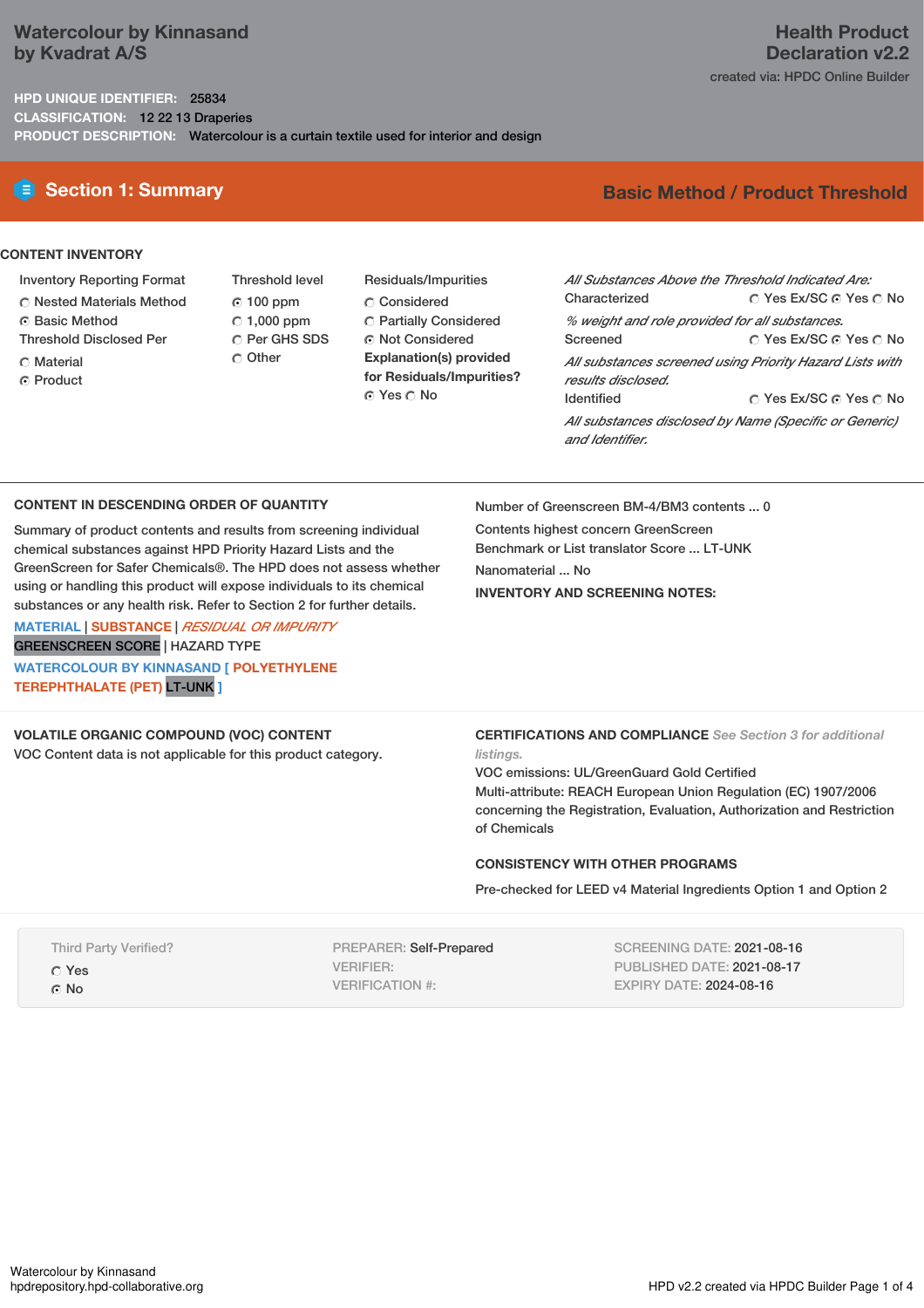This section lists contents in a product based on specific threshold(s) and reports detailed health information including hazards. This HPD uses the *inventory method indicated above, which is one of three possible methods:*

- *Basic Inventory method with Product-level threshold.*
- *Nested Material Inventory method with Product-level threshold*
- *Nested Material Inventory method with individual Material-level thresholds*

Definitions and requirements for the three inventory methods and requirements for each data field can be found in the HPD Open Standard version *2.2, available on the HPDC website at: [www.hpd-collaborative.org/hpd-2-2-standard](https://www.hpd-collaborative.org/hpd-2-2-standard)*

| <b>WATERCOLOUR BY KINNASAND</b>                                                                                                                               |                                                                                                                                                                                                                                                                                                                                                                                                                 |                                                                |                                                     |  |  |  |  |
|---------------------------------------------------------------------------------------------------------------------------------------------------------------|-----------------------------------------------------------------------------------------------------------------------------------------------------------------------------------------------------------------------------------------------------------------------------------------------------------------------------------------------------------------------------------------------------------------|----------------------------------------------------------------|-----------------------------------------------------|--|--|--|--|
|                                                                                                                                                               | PRODUCT THRESHOLD: 100 ppm                                                                                                                                                                                                                                                                                                                                                                                      |                                                                | RESIDUALS AND IMPURITIES CONSIDERED: No             |  |  |  |  |
|                                                                                                                                                               | RESIDUALS AND IMPURITIES NOTES: The residuals/impurities have not been considered as there by our requirements have not been used<br>substances of concern and the textile is produced with a high focus on sustainability in all its processes. The textile follow the EU Ecolabel dye<br>restrictions incl. AZO dye and heavy metal restrictions. No content of formaldehyde. Complies with REACH regulation. |                                                                |                                                     |  |  |  |  |
| OTHER PRODUCT NOTES: Website link to see further technical specifications and certifications:<br>https://www.kvadrat.dk/en/products/curtains/7093-watercolour |                                                                                                                                                                                                                                                                                                                                                                                                                 |                                                                |                                                     |  |  |  |  |
| <b>POLYETHYLENE TEREPHTHALATE (PET)</b><br>ID: 25038-59-9                                                                                                     |                                                                                                                                                                                                                                                                                                                                                                                                                 |                                                                |                                                     |  |  |  |  |
|                                                                                                                                                               |                                                                                                                                                                                                                                                                                                                                                                                                                 | HAZARD SCREENING METHOD: Pharos Chemical and Materials Library | HAZARD SCREENING DATE: 2021-08-16 9:10:45           |  |  |  |  |
|                                                                                                                                                               | $\%$ : 100.0000                                                                                                                                                                                                                                                                                                                                                                                                 | <b>GS: LT-UNK</b>                                              | RC: None NANO: No SUBSTANCE ROLE: Textile component |  |  |  |  |
|                                                                                                                                                               | <b>HAZARD TYPE</b>                                                                                                                                                                                                                                                                                                                                                                                              | <b>AGENCY AND LIST TITLES</b>                                  | <b>WARNINGS</b>                                     |  |  |  |  |
| None found                                                                                                                                                    |                                                                                                                                                                                                                                                                                                                                                                                                                 |                                                                | No warnings found on HPD Priority Hazard Lists      |  |  |  |  |
| SUBSTANCE NOTES: The yarn is inherently flame retardant as a phosphor-organic compound is integrated in the yarn.                                             |                                                                                                                                                                                                                                                                                                                                                                                                                 |                                                                |                                                     |  |  |  |  |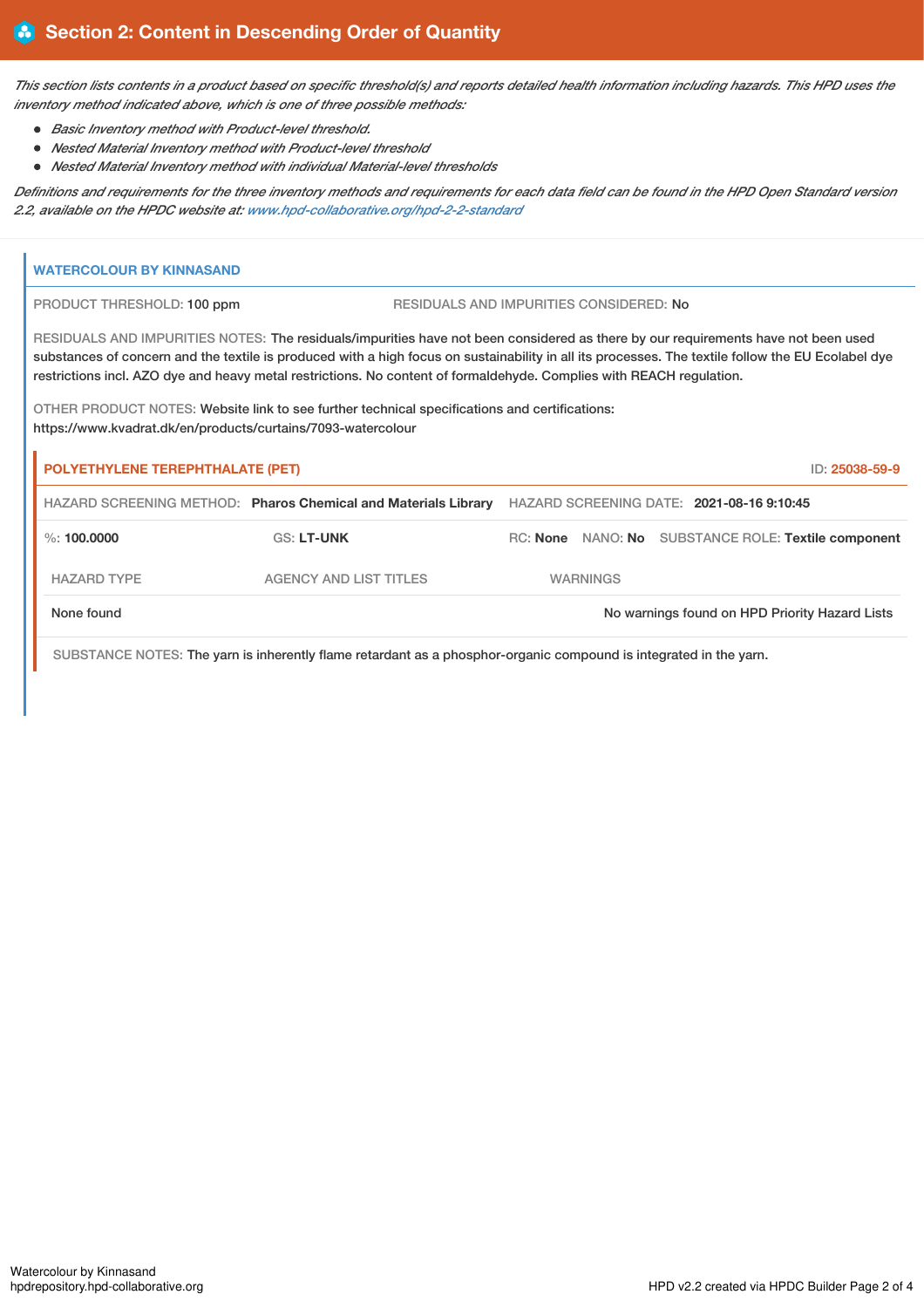This section lists applicable certification and standards compliance information for VOC emissions and VOC content. Other types of health or *environmental performance testing or certifications completed for the product may be provided.*

| <b>VOC EMISSIONS</b>                                                                                                                                              | <b>UL/GreenGuard Gold Certified</b>                                         |                                            |  |  |  |  |
|-------------------------------------------------------------------------------------------------------------------------------------------------------------------|-----------------------------------------------------------------------------|--------------------------------------------|--|--|--|--|
| CERTIFYING PARTY: Third Party<br><b>APPLICABLE FACILITIES: AII</b><br><b>CERTIFICATE URL:</b><br>https://www.kvadrat.dk/en/products/curtains/7093-<br>watercolour | ISSUE DATE: 2021-05- EXPIRY DATE:<br>21                                     | <b>CERTIFIER OR LAB: UL</b><br>Environment |  |  |  |  |
| CERTIFICATION AND COMPLIANCE NOTES: As the Greenguard certification is renewed annually there has not been set an expiry date.                                    |                                                                             |                                            |  |  |  |  |
| <b>MULTI-ATTRIBUTE</b>                                                                                                                                            | REACH European Union Regulation (EC) 1907/2006 concerning the Registration, |                                            |  |  |  |  |

|                                                                                                           | <b>Evaluation, Authorization and Restriction of Chemicals</b> |  |                               |  |
|-----------------------------------------------------------------------------------------------------------|---------------------------------------------------------------|--|-------------------------------|--|
| CERTIFYING PARTY: Self-declared<br>APPLICABLE FACILITIES: AII<br>CERTIFICATE URL: https://echa.europa.eu/ | ISSUE DATE: 2007-06- EXPIRY DATE:<br>01                       |  | <b>CERTIFIER OR LAB: None</b> |  |
| CERTIFICATION AND COMPLIANCE NOTES:                                                                       |                                                               |  |                               |  |

# **Section 4: Accessories**

This section lists related products or materials that the manufacturer requires or recommends for installation (such as adhesives or fasteners), maintenance, cleaning, or operations. For information relating to the contents of these related products, refer to their applicable Health Product *Declarations, if available.*

No accessories are required for this product.

# **Section 5: General Notes**

Test results for Watercolour: LIGHTFASTNESS: 6. FIRE TESTS: DIN 4102 B1, NF P 92 507 M1